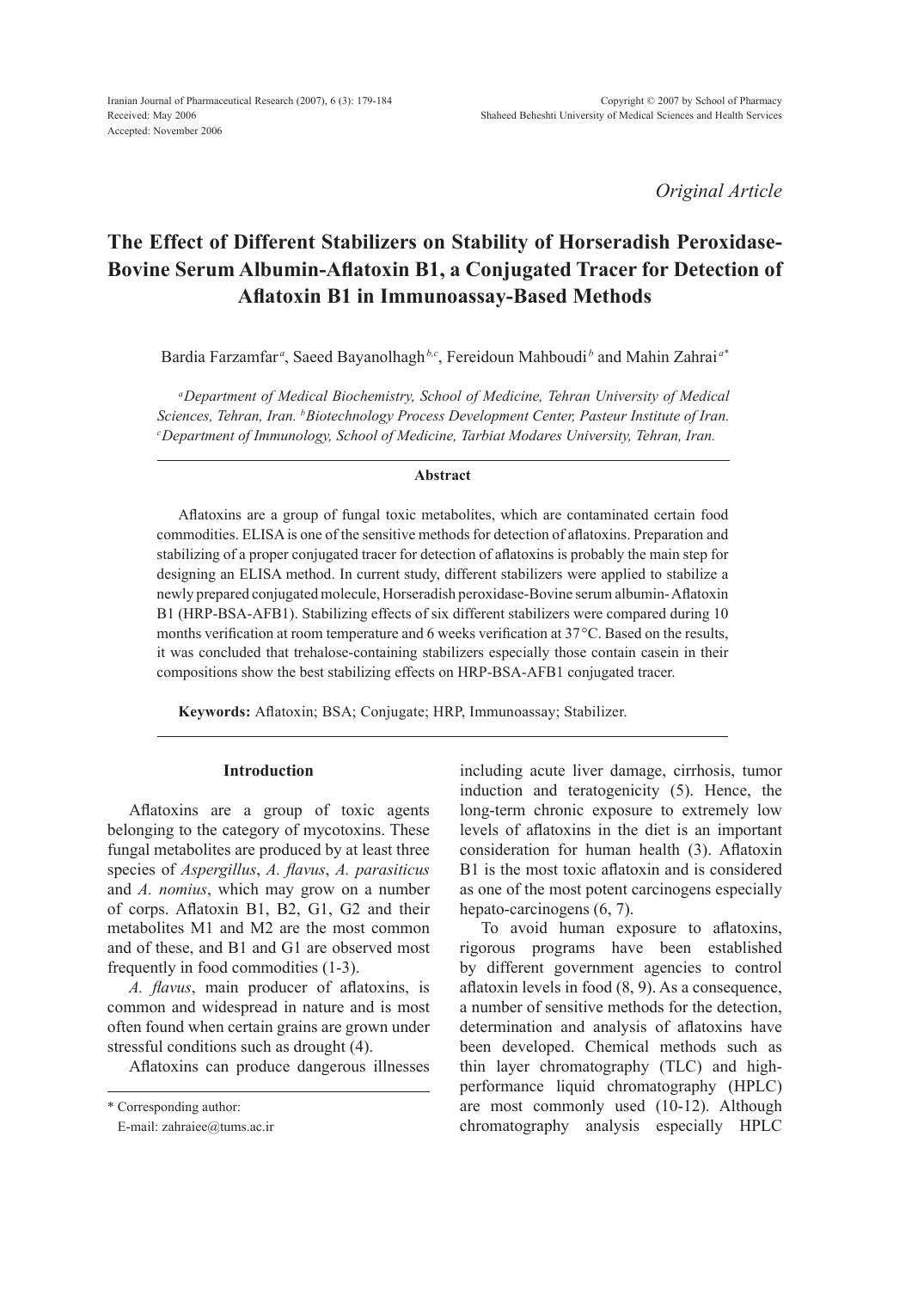are accepted as official methods for aflatoxin determination, these methods are expensive, time-consuming, and unsuitable for large amount of samples and need precise and expensive instruments. Investigations in the last two decades have further led to the development of several immunochemical methods for such purpose, even in Iran (13-17). Among several techniques, enzyme-linked immunosorbent assay (ELISA) is the most useful technique due to its quickness, sensitivity and application (18, 19).

For designing an immunoassay-based method, one of the main functions is conjugation of analyte to an enzyme to make a suitable tracer for detection of desired analyte. After preparation of a conjugate, second point of importance is stability of the prepared conjugate. Stability of a conjugate shows that different components keep their functional structures as well as biological activities. This will be more important when one of these components is an enzyme (19). The enzyme tracer is commonly used at high dilutions in ELISA procedures and is not often stable (18). HRP-conjugated analytes are often unstable and can lose a significant level of activity within a short period of time after dilution unless properly stored. In this study, a conjugated tracer, based on a three-component molecule, HRP-BSA-AFB1 was prepared. This conjugated tracer was designed for detection and determination of aflatoxin B1 based on ELISA. Different combinations of stabilizers were applied to this conjugated molecule and the stabilizing effects of these combinations were verified and discussed.

## **Experimental**

# **Materials**

Horseradish peroxidase (HRP), bovine serum albumin (BSA) and aflatoxin B1 (AFB1) were purchased from Sigma (St Louis, USA). The AgraQuant  $^{\circ}$  aflatoxin B1 (1-20 ppb) test kit was obtained from Romer Labs (MO, USA). 3, 3´, 5, 5´-tetra methyl benzydine (TMB) one shot Plus (ready-to-use substrate solution) obtained from Kem-En-Tec Diagnostic Co (Taastrup, Denmark). All other chemicals and reagents were prepared from Merck (Darmstadt, Germany).

### **Methods**

#### *Preparation of HRP-BSA-AFB1*

To prepare HRP-BSA-AFB1, one mg of HRP was dissolved in 1 ml of 0.1 M sodium acetate buffer. 4 µl of sodium m-periodate 0.1 M was added and the solution was incubated in dark place for 20 minutes. Then, desalting was done using Sephadex G-25 column equilibrated with 1 M carbonate-hydrocarbonate buffer (pH 9.5). One mg of AFB1-BSA conjugate was added to collected fractions of this column and the mixture was incubated for 180 minutes at 2-8 °C. 4 µl of sodium cyanoborohydride was added and the mixture was incubated at 2-8°C for 15 minutes. Then, 1 M sodium dihydrogen phosphate was added to raise pH and to quench excess reaction of sodium cyanoborohydride. This solution was eluted through G-75 Sephadex column and fractions were collected. Collected fractions were checked by UV absorbance as well as reaction with TMB and intensity of color developed. Best fractions according to these verifications were chosen for further use.

To verify formation of HRP-BSA-AFB1, it was used as alternative conjugate of Agraquant AFB1 test kit and compared with original conjugate of the kit. According to the observed ODs, formation of conjugate was confirmed (2.43 for new conjugate versus 2.78 for original)

# *Preparation of stabilizers*

Six different stabilizers were prepared and applied for stability verification of the conjugated tracer. Ingredients of these stabilizers were as follows:

Stabilizer 1. BSA 0.02% in 0.05 M Tris-HCl buffer, Kathon CG 0.1% and 0.05 M CaCl2

Stabilizer 2. BSA 0.1% and Kathon CG 0.2% in phosphate buffer saline (PBS).

Stabilizer 3. Casein 1% and Kathon CG 0.2% in PBS.

Stabilizer 4. Glycerol 50% and Kathon CG 0.2%.

Stabilizer 5. Trehalose 5% and Kathon CG  $0.2\%$ .

Stabilizer 6. Casein 1%, Trehalose 5% and Kathon CG 0.2%.

*Tests on conjugates with different stabilizers* HRP-BSA-AFB1 conjugate was diluted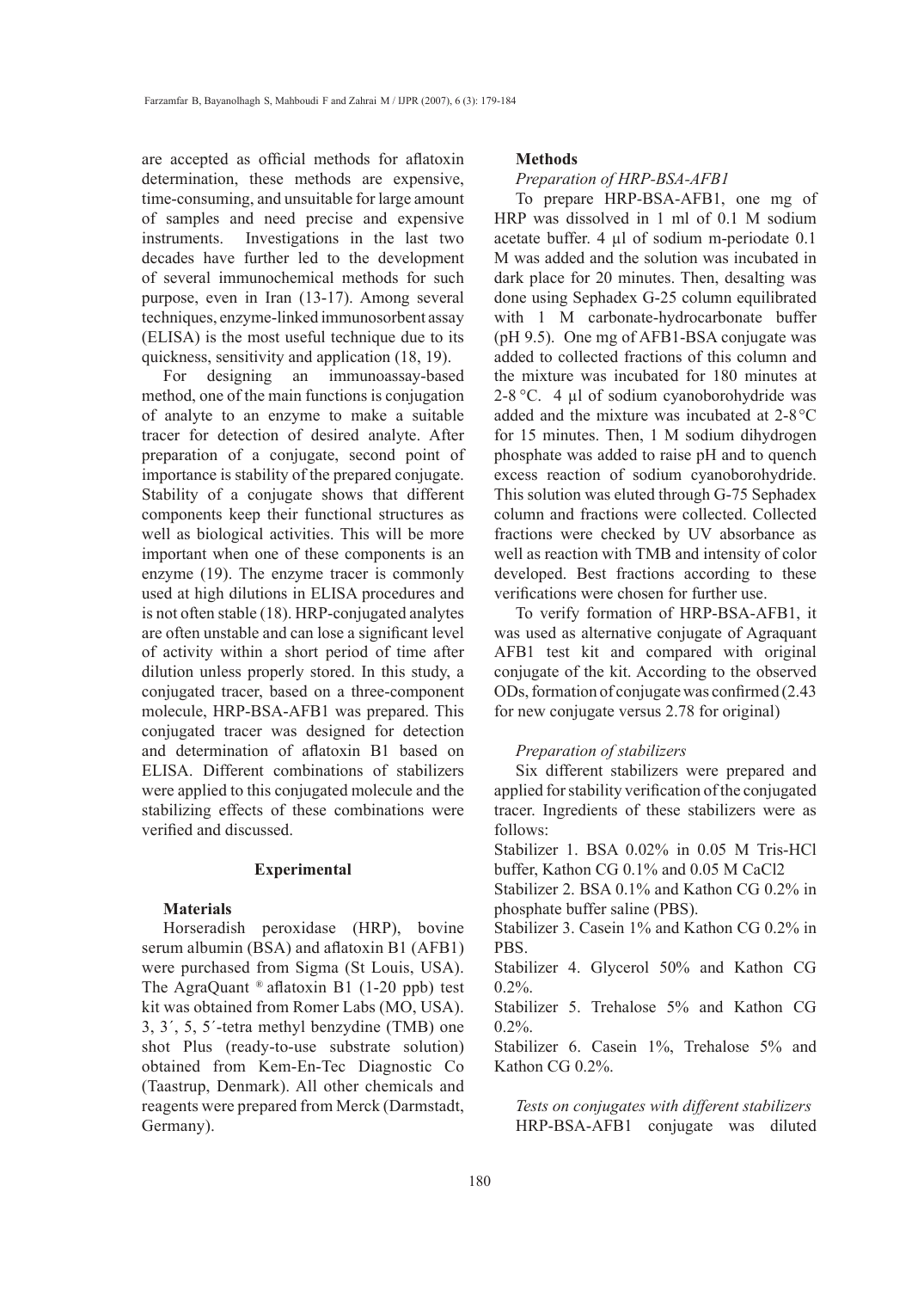

**Figure 1.** Stability verification of different conjugate-stabilizer mixtures kept at room temperature during 10 months in comparison with conjugate without stabilizer as well as freshly prepared conjugate as controls. ODs were measured at 450 nm.

in phosphate buffer saline (PBS) and kept in thoroughly closed brown glass vials at room temperature together with different stabilizers.

The ELISA was performed in two different methods, normal and accelerated. In normal method, the conjugate-stabilizer mixture was maintained at room temperature and checked every other month. Two different assays were used for verification of conjugate stability. First assay was done with a direct ELISA which was previously designed for such purpose. In this method, prepared conjugates mixed with different stabilizers were added to microplates coated with Anti-AFB1 antibodies. After 1 h incubation at 37 °C, microplate was washed 5 times with 0.05% PBS and then TMB was added. After 10 minutes incubation in a dark place, the reaction was stopped by 2 M sulfuric acid and ODs were measured at 450 nm. All six conjugate-stabilizer mixtures together with conjugate without stabilizer and freshly prepared conjugate were verified by this method. As an alternative method, prepared conjugate-stabilizer mixtures were used as alternative conjugate in AgraQuant ® aflatoxin B1 test kit according to its instruction manual. The samples were incubated for 15 minutes at room temperature and the plate was washed and then TMB was added. After 10 minutes incubation in a dark place, the reaction was stopped by 2 M sulfuric acid and ODs were measured at 450 nm.

In the accelerated method, the conjugatestabilizer mixtures as well as conjugate without stabilizer were maintained at 37 °C and checked every week with the same ELISA methods.

The performance of stabilized conjugated tracers in ELISA tests was determined and compared with freshly prepared HRP-BSA-AFB1 conjugate.

# **Results and Discussion**

Different stabilizers were checked during 10 months verification in normal and 6 weeks in accelerated procedures. In the normal procedure, all six mixtures were checked by in-house ELISA method (Figure 1). Only stabilizer 6 together with freshly prepared conjugate as well as conjugate without stabilizer were verified by alternative method using AgraQuant ® aflatoxin B1 test kit for 6 months (Figure 2).

In the accelerated procedure, all six mixtures were checked by in-house ELISA method (Figure 3). Only stabilizer 6 together with freshly prepared conjugate as well as conjugate without stabilizer were verified by alternative method using AgraQuant ® aflatoxin B1 test kit for the same period of 6 weeks (Figure 4).

According to the results, best stabilizing effect was shown when stabilizer 6 containing casein1%, trehalose 5% and Kathon CG 0.2 % was used. The stabilizer 6 maintained the activity of HRP-BSA-AFB1 at room temperature yielding 90% of initial activity for 10 months in normal and for 6 weeks in accelerated verification procedures.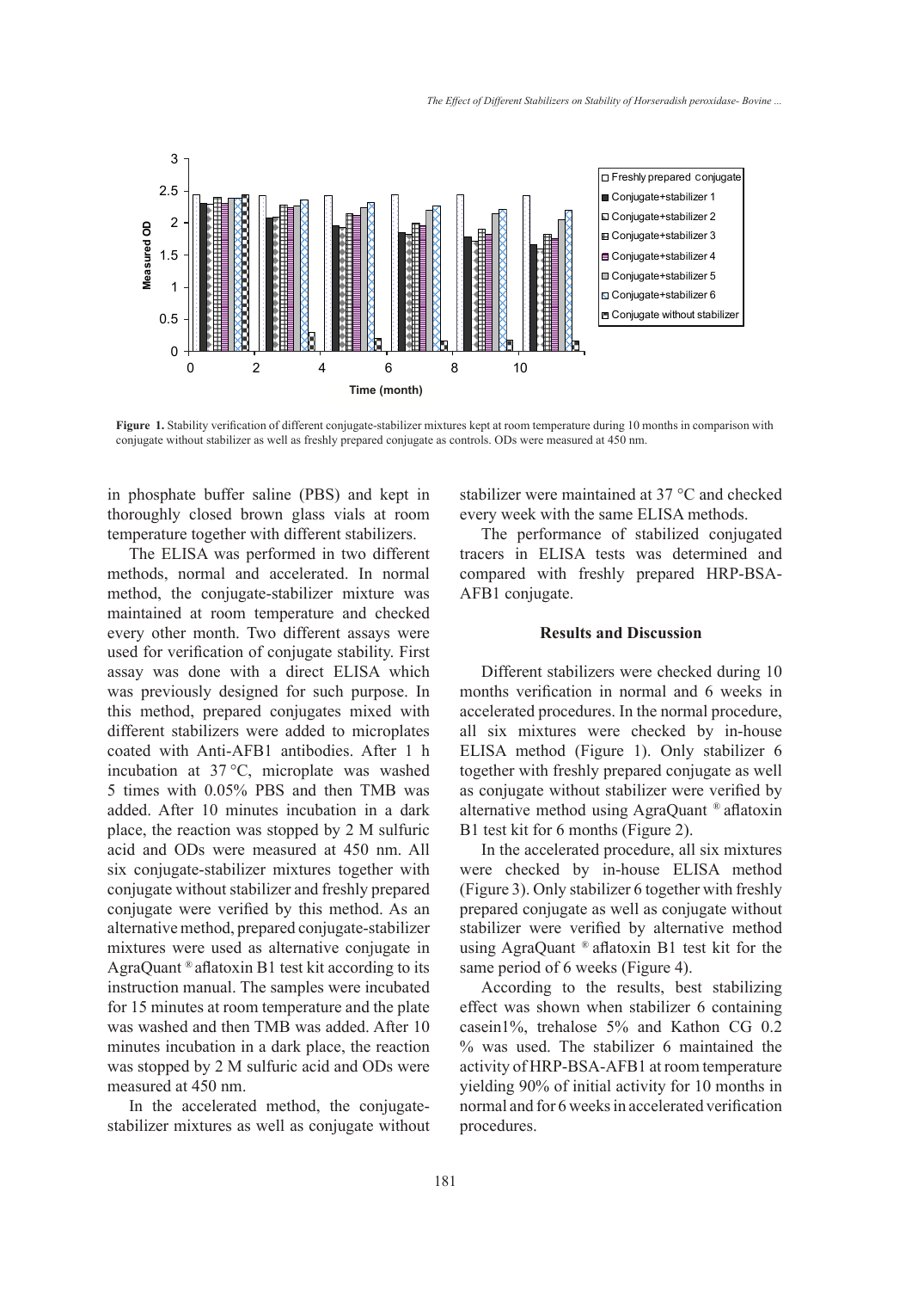

**Figure 2.** Stability verification of conjugate-stabilizer 6 mixture kept at room temperature using AgraQuant ® aflatoxin B<sub>1</sub> test kit. Freshly prepared conjugate, original conjugate of the kit stored according to kit instruction (2-8<sup>°</sup>C) and conjugate without stabilizer with same storage condition of stabilized one were tested as controls. Each sample was tested as duplicate and mean of measured ODs at 450 nm were shown.

Compositions of different stabilizers used in this study were essentially similar to those cited in another published experiment (18); however, concentrations of the ingredients were slightly modified.

BSA was shown to have a strong stabilizing effect on HRP in buffer solution without any additives (21). The stabilizing effect of BSA relies on an increase in soluble protein concentration, a general principle of protein stabilization, and may be achieved as a result of protein-protein interactions after aggregation of BSA and the conjugates (18). In this study, the conjugate, however, had BSA in its own molecule. It seems that an interaction between BSA inside the molecule and BSA used in stabilizer is not favorable. So, unexpectedly, it was observed that stabilizers with BSA in their compositions did not show a suitable stabilizing effect in comparison with other stabilizers. It could be due to a new conformation induced by BSA. It seems that for the design and development of a stabilizer, similarity between conjugate and stabilizer components must be taken into consideration.

Sugars and polyols are also widely used to stabilize proteins (22). In all cases, the protein was preferentially hydrated, i.e. addition of sugars to an aqueous protein solution resulted in free-energy change. This effect was shown to increase with increasing of protein surface area, explaining the protein stabilizing effect of these sugars and their enhancing effect of protein associations. Correlation of the preferential interaction parameter with the effect of the sugars on the surface tension of water, i.e. their positive surface increment has led to this conclusion that the surface free energy perturbation by sugars plays a predominant role in their preferential



**Figure 3.** Accelerated stability verification of different conjugate-stabilizer mixtures kept at 37°C during 6 weeks in comparison with conjugate without stabilizer and freshly prepared conjugate as controls. ODs were measured at 450 nm.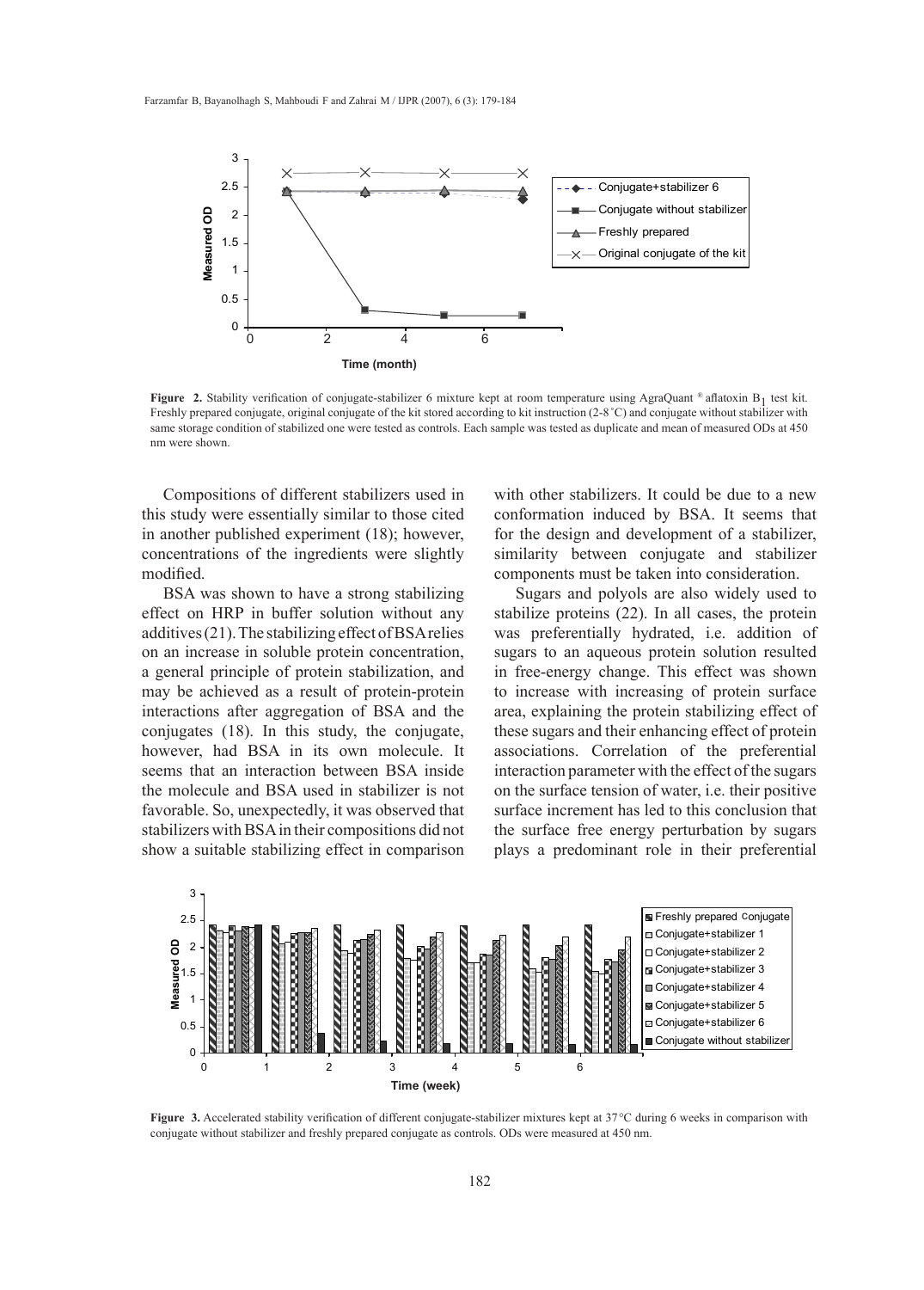

**Figure 4.** Accelerated stability verification of conjugate-stabilizer 6 mixture which was kept at 37 °C using AgraQuant ® aflatoxin B<sub>1</sub> test kit. Freshly prepared conjugate, original conjugate of the kit which was stored according to kit instruction (2-8°C) and conjugate without stabilizer with same storage condition of stabilized conjugate were tested as controls. Each sample was tested as duplicate and mean of measured ODs at 450 nm were shown.

interaction with proteins (23, 24). In this study, trehalose was used as a stabilizing agent. Trehalose is a disaccharide composed of two glucose molecules linked together. It has a very important property that helps it to stabilize proteins and thus can be used as a biologic preservative (25).

Trehalose can be expected to work as a universal stabilizer of protein conformation due to its exceptional effect on the structure and properties of solvent water compared to other sugars and polyols (26). Our findings also approved of trehalose superiority to other stabilizers.

We noted when casein together with trehalose was used to stabilize formulated conjugate a more stable structure was achieved. Probably, besides the discussed effect of trehalose, a proteinprotein interaction might account for stabilizing the conjugate. Presence of a protein like casein could make a stereo-conformation in which the conjugate molecule could be more stable.

Glycerol is also act as other sugars and polyols but its effect on different conjugated molecules may be varied. In this study, its effect as a stabilizer was better than BSA-containing stabilizers but weaker than those containing trehalose.

In general, it was concluded that trehalosecontaining stabilizers especially those which have casein in their compositions show the best result as stabilizing agents for HRP-BSA-AFB1 conjugated tracer.

## **Acknowledgment**

This research was supported by Tehran University of Medical sciences. The authors would like to thank Dr Mohammad Taghikhani for his assistance.

## **References**

- FAO/WHO. *News Archive: Codex Committee in Food*  (1) *Additives and Contaminats,* Rothschild, Geneva, Switzerland (1998) 1992
- Richard JL and Payne GA. (eds.) *Mycotoxins: Risks*  (2) *in Plant, Animal and Humans.* Council of Agricultural Science and Technology (CAST), Task Force Report No. 139, Ames, Iowa (2003) 195
- (3) Chu FS and Bhatnagar D. Fungal biotechnology in agricultural, food and environmental application. In: Arora DK. (ed.) *Mycotoxins*. Marcel Decker, New York (2004) 325-342
- United States Department of Agriculture (USDA). (4) *Aflatoxin Handbook.* The Institute, Washington DC (2002) 1-13
- Deshpande SS. (ed). *Handbook of Food Toxicology.* (5) Marcel Decker, New York (2002) 387- 456
- Bakirci I. A study on the occurrence of aflatoxin M1 in milk products produced in Van province of Turkey. *Food Control* (2001) 12: 47-51 (6)
- Alborzi S, Pourabbas B, Rashidi M and Astaneh B. (7) Aflatoxin  $M<sub>1</sub>$  contamination in pasteurized milk in Shiraz. *Food Control* (2006) 17: 582-584
- Chu FS. Mycotoxins. In: Chiver DO. (ed.) *Foodborne*  (8) *Diseases*. 2nd ed. Academic Press, New York (2002) 271-303
- Xiulan S, Xiaolian Z, Jian T, Zhou J and Chu FS. (9) Preparation of gold-labeled antibody probe and its use in immunochromatography assay for detection of aflatoxin B1. *Int. J. Food Microbiol.* (2005) 99: